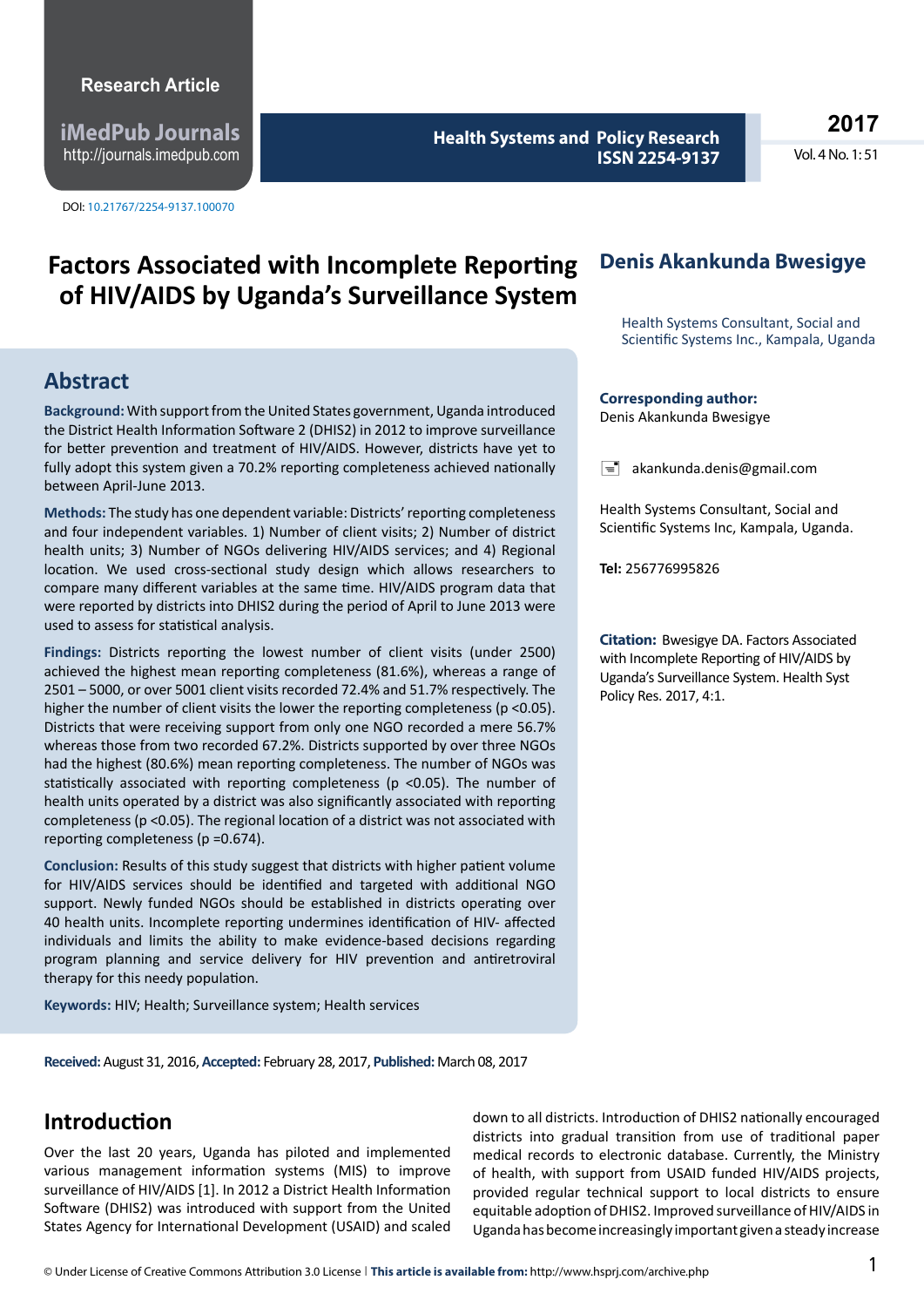of HIV prevalence (6.4% to 7.2% between 2009 and 2013) among the general population [2]. HIV prevalence dropped almost threefold in the late 1990s, long before such reductions were achieved elsewhere in the world and the number of new HIV cases has been steadily rising since- from approximately 124,000 in 2009 to 128,000 in 2010 and to 145,000 by 2011. In 2010, Uganda was reported to have the fourth highest rate of HIV infections among fifty three African countries. The data from sentinel surveillance sites indicate that there was a decline in HIV prevalence, from a high of 22.0% in the early 1990's to a low of approximately 5.2% in 2004 [2]. However, the national HIV prevalence in 2011 was reported to be 7.3% and even much higher (8.3%) among women at [2]. The baseline measurement of 102,157 new cases of HIV in 2010 was used to set the country's 2011-2015 National HIV Prevention Strategy (NPS) which set a target of reducing new cases to 71,510 by 2015 [3]. To monitor and evaluate the progress being made towards realization of NPS targets, the Ministry of Health with support from the US government introduced a District Health Management Information Software (DHIS2), a web-based database that collects and analyses routine HIV/AIDS program data in real-time. All local districts hospitals and private health care providers offering HIV/AIDS services were tasked to report their patient data through the DHIS2 to ensure equitable adaptation of the new technology.

Districts' Departments for Health Services are responsible for entering all of the data into the DHIS2 as soon as they receive the medical forms from health facilities. Data reporting is carried out through a chain of ecological hierarchy from community health centers to hospitals, and then up to the district level. Districts in Uganda are yet to fully adopt DHIS2 as revealed by low reporting completeness associated with medical records for outpatient, inpatient and antenatal services during the reporting period between April and June 2013. However, researchers have dubbed the process of "technological transfer" from developed to developing countries, as often carried out without taking into account local contextual and cultural factors such as language, infrastructure, availability of personnel [4-6]. Achieving NSP targets requires a functional national MIS that provides timely, accurate, and complete data on not only exact numbers of new HIV infections, but also on comprehensive HIV/AIDS programs like AIDS care and treatment. It is important for the Ministry of Health and its partner organizations to utilize HIV/AIDS program data and ensure program effectiveness and leveraging the interventions that are found to be most successful in addressing HIV/AIDS in other countries which have brought down the epidemic [7].

## **Methods**

We argue that investigating factors such as number of HIV/AIDS [8] clients served within a district in a particular reporting period; number of health faculties districts are required to report HIV/ AIDS data on; number of US Government non-governmental organizations (NGOs) present and supporting a district to report HIV/AIDS program data; and regional location of districts, can provide insight to understanding how local districts are adapting to reporting of HIV/AIDS program data in DHIS2. The study adopted one dependent variable of reporting completeness attained by districts and measured as a continuous variable from

zero (0) to one hundred percent (100%). We used cross-sectional study design which allows researchers to compare many different variables at the same time.

### **Definitions**

**Number of client visits:** Client visits refer to total number of individuals seeking HIV prevention and treatment services within a particular district during the months of April – June, 2013. Services range from voluntary counseling and testing (VCT), educational campaigns, antenatal services (ANC), and early infant diagnosis of HIV, safe male circumcision (SMC) for HIV prevention and prevention of mother-to-child transmission [9] of HIV (PMTCT), and anti-retroviral therapy (ART) for HIV positive individuals. To measure the impact of client load on reporting completeness among local districts, the number of client visits was grouped into ordinal of

- 1) Under 2500
- 2) Between 2501 to 5000
- 3) Over 5001.

**Number of NGOs present in a district:** The United States Government's Presidential Emergency Plan for AIDS Relief (PEPFAR) is the major funder for the Uganda's HIV/AIDS programs [10]. Between 2009 and 2010, the US government contributed 83% and 93% of the entire donor funding. Data on NGO support is only available on the US supported NGOs. These NGOs work in all local districts to implement HIV/AIDS programs. They equally support district health facilities to report their HIV/AIDS program data into the DHIS2. However Districts are disproportionally supported by PEPFAR NGOs (Implementing Partners-IPs) with some districts supported by over ten NGOs while others by only one or none [11]. We hypothesize that reporting completeness is lower among those districts receiving less NGO support than others. Number of health units operated by the districts was also grouped into ordinal scales of

- 1) Under 20
- 2) Between 21 to 40
- 3) Over 41.

**Number of health units:** Districts operate varying numbers of health units, some as few as ten while others over fifty [12]. This disparity in numbers of health units operated by districts translated into a disparity in reporting workload faced by districts. This scenario is compounded by a shortage of health workers among districts. We hypothesize that districts operating far more health units than others are at a less disadvantage of reporting completeness of HIV/AIDS program data [13]. Number of HIV/ AIDS present in a district was equally grouped on an ordinal scale of

- 1) Only one
- 2) Only two
- 3) Three and above.

**Region:** Uganda's health sector is managed through regional administrative structures of Central, Eastern, Northern and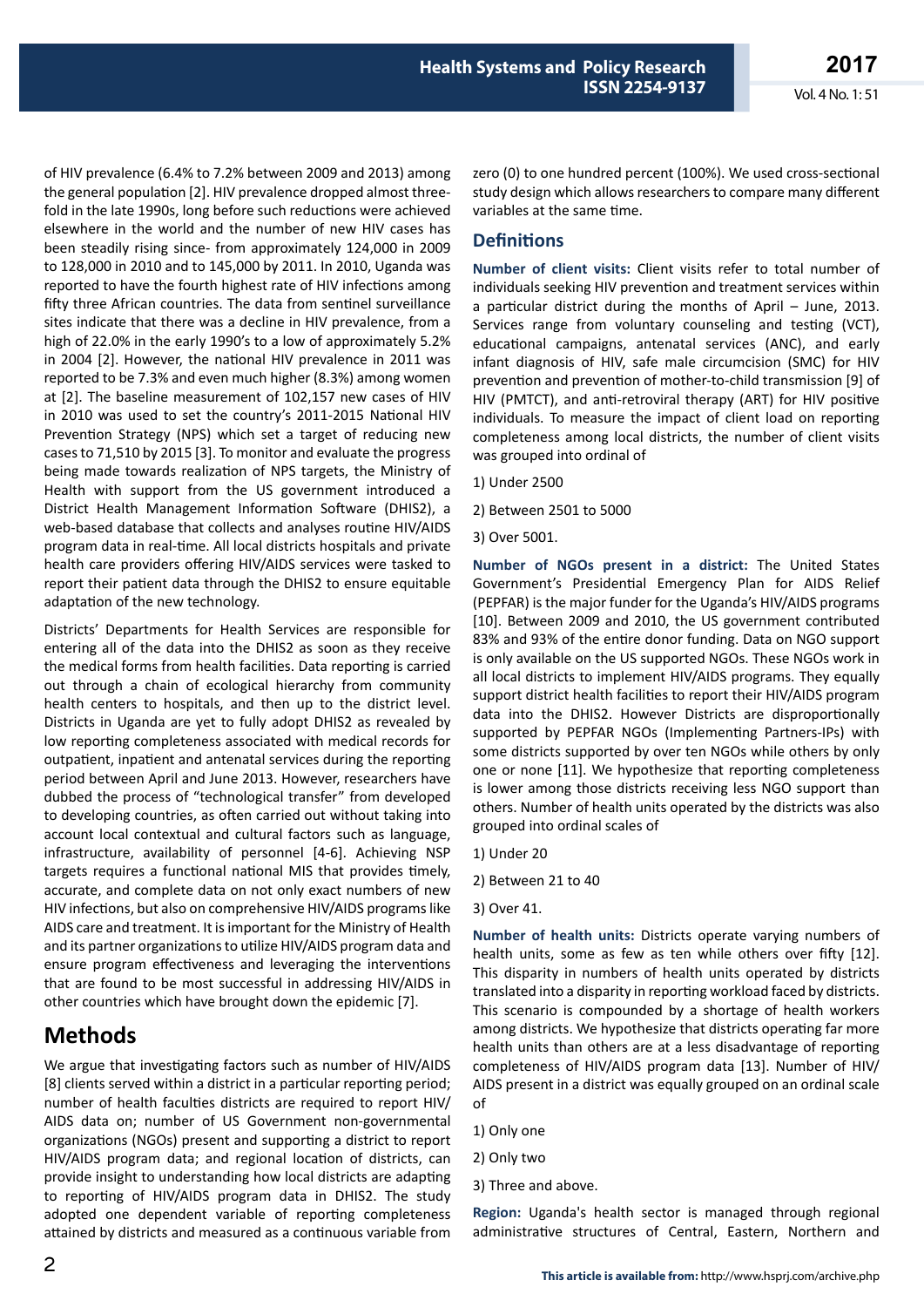Western regions. Each one of these regions differs in terms of infrastructural development. Some regions E.g. the Central is has a well-developed infrastructure like more stable and easily accessible internet, electricity, more health workers, etc., which could augment smooth adaptability of DHIS2 among districts located within this region [14-16]. Districts located in the Northern and some parts of Eastern regions are more underdeveloped, primarily due to a 20 year civil war that ravaged this region. We hypothesize that a district's regional location will have an effect on reporting completeness of HIV/AIDS data in the DHIS. Districts' regional location of North, Central, Eastern and Western remained as categorical variables [17,18].

### **Results**

The factorial analysis of variance **(Table 1)** tested for the effects of client visits, number of NGOs, number of health units and regions, on reporting completeness. In the omnibus F-test, we obtained F=17.117 (p<0.05) and an effect size of 0.639, indicating one or more of the independent variables has a significant association with mean reporting completeness [19]. This warranted an examination of the F-statistics for each independent variable. The omnibus F-statistic=17.117 and p<0.05 and effect size of 0.639 [20].

**Client visits:** There was a downward trend in mean reporting completeness as the number of client visits increased **(Figure 1)**. Districts with the fewest client visits (under 2500) had the highest mean reporting completeness (81.6%); the scale 'between 2501 to 5000, and that of over 5001 attained reporting completeness of 72.4% and 51.7% respectively [21].

The mean differences in reporting completeness between groupings of number of client visits are reported in the multiple comparisons in **Table 2** above.

The three rows are:

- i. Under 2500
- ii. Between 2501-5000

| <b>Source</b>                       | <b>Type III</b><br>Sum of<br><b>Squares</b> | df                       | <b>Mean</b><br><b>Square</b> | F                 | Sig.        | <b>Partial</b><br>Eta<br><b>Squared</b> |
|-------------------------------------|---------------------------------------------|--------------------------|------------------------------|-------------------|-------------|-----------------------------------------|
| <b>Corrected</b><br><b>Model</b>    | 25719.121 <sup>a</sup>                      | 9                        | 2857.68                      | 17.117            | $\mathbf 0$ | 0.639                                   |
| Intercept                           | 373844.6                                    | $\mathbf{1}$             |                              | 373844.6 2.24E+03 | $\Omega$    | 0.963                                   |
| <b>Client</b><br>visits             | 5056.523                                    | $\overline{\phantom{0}}$ | 2528.261                     | 15.144            | 0           | 0.258                                   |
| <b>Number</b><br>of NGOs            | 4632.008                                    | $\mathfrak{p}$           | 2316.004                     | 13.872            | $\Omega$    | 0.242                                   |
| <b>Number</b><br>of health<br>units | 3839.449                                    | $\overline{\phantom{0}}$ | 1919.724                     | 11.499            | 0           | 0.209                                   |
| Region                              | 257.352                                     | 3                        | 85.784                       | 0.514             | 0.674       | 0.017                                   |
| Error                               | 14524.73                                    | 87                       | 166.951                      |                   |             |                                         |
| Total                               | 519584.4                                    | 97                       |                              |                   |             |                                         |
| <b>Corrected</b><br>Total           | 40243.85                                    | 96                       |                              |                   |             |                                         |

**Table 1** Dependent variables: Tests of between-subjects effects on reporting completeness.

### a. R Squared =0.639 (Adjusted R Squared =0.602)

iii. Over 5001

The results indicate that client visits has a significant effect on reporting completeness with F (15.144) and

#### p<0.05.

**Number of NGOs:** There was an upward trend in mean reporting completeness as the number of NGOs increased. Districts that were receiving support from only one compared to those supported by two NGOs attained 56.7% and 67.2% mean reporting completeness respectively [22]. The districts receiving support from more than three NGOs had the highest (80.6%) mean reporting completeness.

The number of NGOs also had a significant effect on reporting completeness with F(13.872) and p<0.05. Moreover the mean reporting completeness attained by 'only one NGO' was -23.912 lower than that of 'three+ NGOs' and the difference was statistically significant (p<0.05) [23-25].

**Number of health units:** There was a downward trend in mean reporting completeness as the number of health units increased

**Table 2** Multiple Comparisons for client visits on reporting completeness/ Bonferroni.

| (1)<br><b>Number</b><br>of client<br>visits | $\mathbf{U}$<br><b>Number</b><br>of client<br>visits | <b>Mean</b><br><b>Difference</b><br>$(I-J)$ | Std.<br><b>Error</b> | Sig.     | 95% Confidence<br><b>Interval</b> |                              |
|---------------------------------------------|------------------------------------------------------|---------------------------------------------|----------------------|----------|-----------------------------------|------------------------------|
|                                             |                                                      |                                             |                      |          | Lower<br><b>Bound</b>             | <b>Upper</b><br><b>Bound</b> |
| <b>Under</b><br>2500                        | <b>Between</b><br>$2501 -$<br>5000                   | $9.253*$                                    | 3.3614               | 0.022    | 1.048                             | 17.459                       |
|                                             | Over<br>$5001+$                                      | 29.933*                                     | 3.0455               | $\Omega$ | 22.499                            | 37.368                       |
| <b>Between</b><br>2501-<br>5000             | Under<br>2500                                        | $-9.253$ <sup>*</sup>                       | 3.3614               | 0.022    | $-17.459$                         | $-1.048$                     |
|                                             | Over<br>$5001+$                                      | 20.680*                                     | 3.6268               | $\Omega$ | 11.826                            | 29.534                       |
| Over<br>$5001+$                             | Under<br>2500                                        | $-29.933*$                                  | 3.0455               | 0        | $-37.368$                         | $-22.499$                    |
|                                             | Between<br>2501-<br>5000                             | $-20.680"$                                  | 3.6268               | $\Omega$ | $-29.534$                         | $-11.826$                    |

Based on observed means.

The error term is Mean Square(Error)=166.951.

\*The mean difference is significant at the 0.05 level therefore we reject the null which assumes equal means.



 $\circ$  Under License of Creative Commons Attribution 3.0 License 3 and 3 and 3 and 3 3  $\circ$  3 and 3 3  $\circ$  3  $\circ$  3  $\circ$  3  $\circ$  3  $\circ$  3  $\circ$  4  $\circ$  4  $\circ$  4  $\circ$  4  $\circ$  4  $\circ$  4  $\circ$  4  $\circ$  4  $\circ$  4  $\circ$  4  $\circ$  4  $\circ$  4  $\$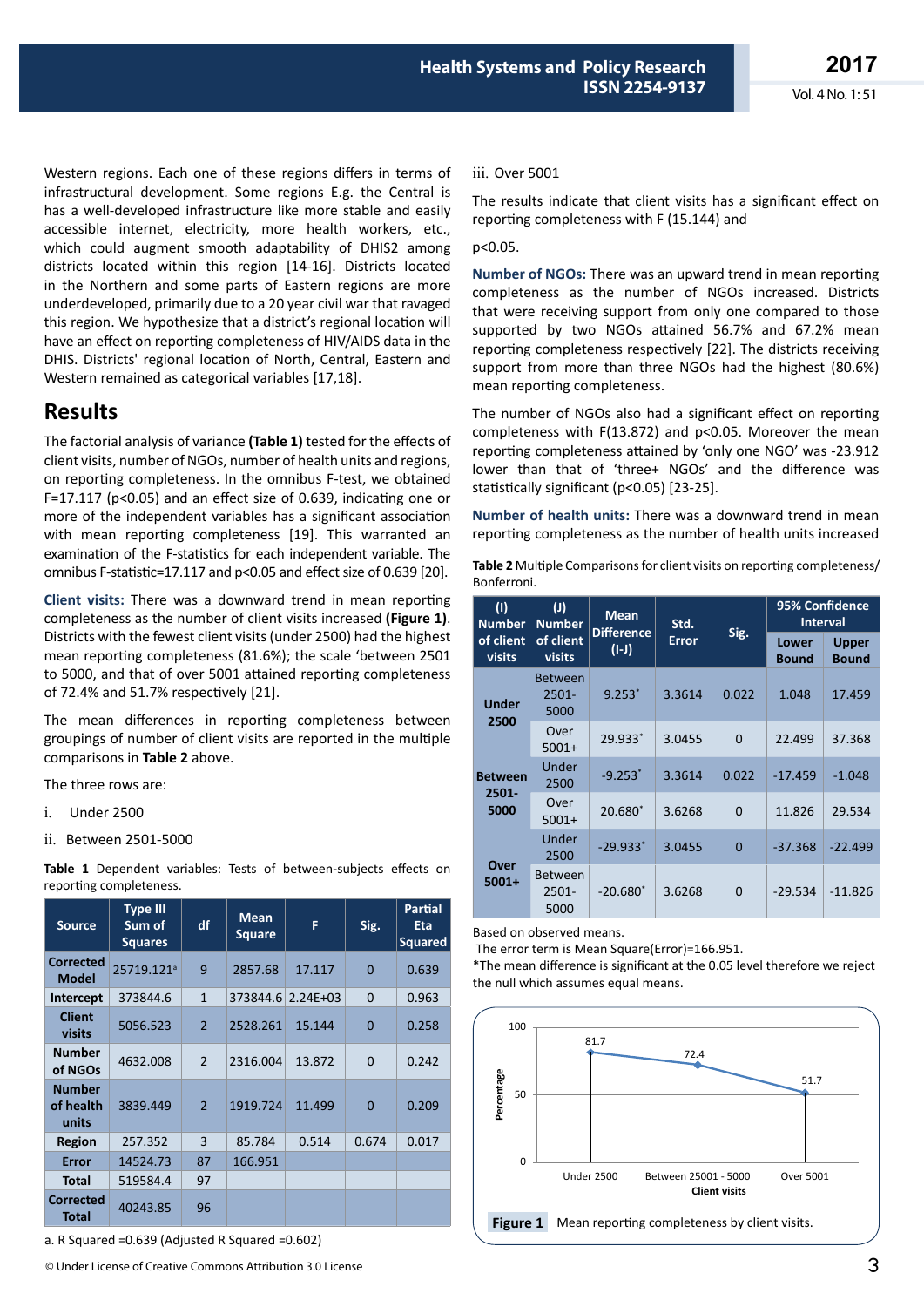Vol. 4 No. 1: 51

**2017**

**Table 3** Multiple Comparisons for NGOs on reporting completeness/ Bonferroni.

| (1)<br><b>Number</b><br>of NGOs | $\mathbf{U}$<br><b>Number</b><br>of NGOs | <b>Mean</b><br><b>Difference</b><br>$(I-I)$ | Std.<br>Error |          | 95% Confidence<br><b>Interval</b> |                              |
|---------------------------------|------------------------------------------|---------------------------------------------|---------------|----------|-----------------------------------|------------------------------|
|                                 |                                          |                                             |               | Sig.     | Lower<br><b>Bound</b>             | <b>Upper</b><br><b>Bound</b> |
| Only one<br><b>NGO</b>          | Only two<br><b>NGOs</b>                  | $-10.459*$                                  | 3.5166        | 0.011    | $-19.044$                         | $-1.875$                     |
|                                 | Three $+$                                | $-23.912$ <sup>*</sup>                      | 3.1727        | $\Omega$ | $-31.657$                         | $-16.167$                    |
| Only two<br><b>NGOs</b>         | Only one<br><b>NGO</b>                   | $10.459*$                                   | 3.5166        | 0.011    | 1.875                             | 19.044                       |
|                                 | Three $+$                                | $-13.453$ <sup>*</sup>                      | 3.1727        | $\Omega$ | $-21.198$                         | $-5.708$                     |
| Three $+$                       | Only one<br><b>NGO</b>                   | 23.912*                                     | 3.1727        | $\Omega$ | 16.167                            | 31.657                       |
|                                 | Only two<br><b>NGOs</b>                  | 13.453*                                     | 3.1727        | 0        | 5.708                             | 21.198                       |

#### Based on observed means.

The error term is Mean Square(Error)=166.951.

\*The mean difference is significant at the 0.05 level therefore we reject the null which assumes equal means.

**Table 4** Multiple Comparisons for health units on reporting completeness/ Bonferroni.

| (I) Health<br>units | $\mathbf{U}$<br><b>Health</b><br>units | <b>Mean</b><br><b>Difference</b><br>$(I-I)$ | Std.<br><b>Error</b> |          | 95% Confidence<br><b>Interval</b> |                                        |
|---------------------|----------------------------------------|---------------------------------------------|----------------------|----------|-----------------------------------|----------------------------------------|
|                     |                                        |                                             |                      | Sig.     | Lower<br><b>Bound</b>             | <b>Upper</b><br><b>Bound</b><br>18.038 |
| Under 20            | <b>Between</b><br>$21 - 40$            | $9.957$ *                                   | 3.3104               | 0.01     | 1.876                             |                                        |
|                     | Over <sub>41</sub>                     | $30.216*$                                   | 3.426                | $\Omega$ | 21.853                            | 38.58                                  |
| <b>Between</b>      | Under 20                               | $-9.957$ <sup>*</sup>                       | 3.3104               | 0.01     | $-18.038$                         | $-1.876$                               |
| 21-40               | Over <sub>41</sub>                     | $20.259*$                                   | 3.0561               | $\Omega$ | 12.799                            | 27.72                                  |
| Over <sub>41</sub>  | Under 20                               | $-30.216$ <sup>*</sup>                      | 3.426                | $\Omega$ | $-38.58$                          | $-21.853$                              |
| health<br>units     | <b>Between</b><br>$21 - 40$            | $-20.259$ <sup>*</sup>                      | 3.0561               | 0        | $-27.72$                          | $-12.799$                              |

Based on observed means

The error term is Mean Square (Error)=166.951.

\*The mean difference is significant at the 0.05 level therefore we reject the null which assumes equal means.

(Fig 3). Districts with fewest (<20) health units had the highest mean reporting completeness (84.5%) [26]. We observed that an increase in a scale for health units from between 21 to 40, and further to over 41 led to steady reduction in mean reporting completeness from 74.6% to 54.3%. Notably, districts operating over 41 health units attained lowest mean reporting completeness (54.3%).

The mean differences between groupings of the health units are reported in the multiple comparisons above.

The health unit's representation:

- i. Under 20
- ii. Between 21-40
- iii. Over 41

The mean reporting completeness for the 'fewer than 20' health units was 30.216 higher than the 'over 41' health units and the difference was statistically significant (p<0.05) [27].





**Regions:** Across regions, mean reporting completeness appeared to be approximately equal (Figure 4). Central-72.4%; Eastern-70.6%; Northern-68.6%; and Western-69.5%. District's regional location did not have a significant effect on reporting with F(0.514) and p=0.674.

### **Discussion**

We found that an increase in client visits was associated with a reduction in mean reporting completeness attained in DHIS2 by districts. This finding was consistent with a related study in South Africa, which noted that performance of health information systems was poor especially among hospitals that served high volumes of patients. According to the 2011 Human Resources for Health Audit report, Uganda has a health worker staffing shortage of 42% [28,29]. This staffing situation might be much worse among districts categorized as hard-to-reach. Uganda's hospitals face severe health worker shortages with a low doctorpatient ratio of 1 to 24,725, nurse/midwife to patient ratio of 1:11,000. The shortage of health workers compounded by high volumes of patients undermine the already little capacity of districts to attain high reporting completeness of HIV/AIDS data into the government's DHIS2. Regarding NGO support to districts' HIV/AIDS programming, districts are disproportionally supported by PEPFAR-funded NGOs. We hypothesized that reporting completeness would be lower among districts receiving support from fewer NGO. Indeed we established that the number of HIV/ AIDS NGOs present in a district had positive impact of reporting completeness attained in DHIS2 and this relationship was found to be statistically significant at F(13.872) [30] and p<0.05. We found a negative impact on the number of health units operated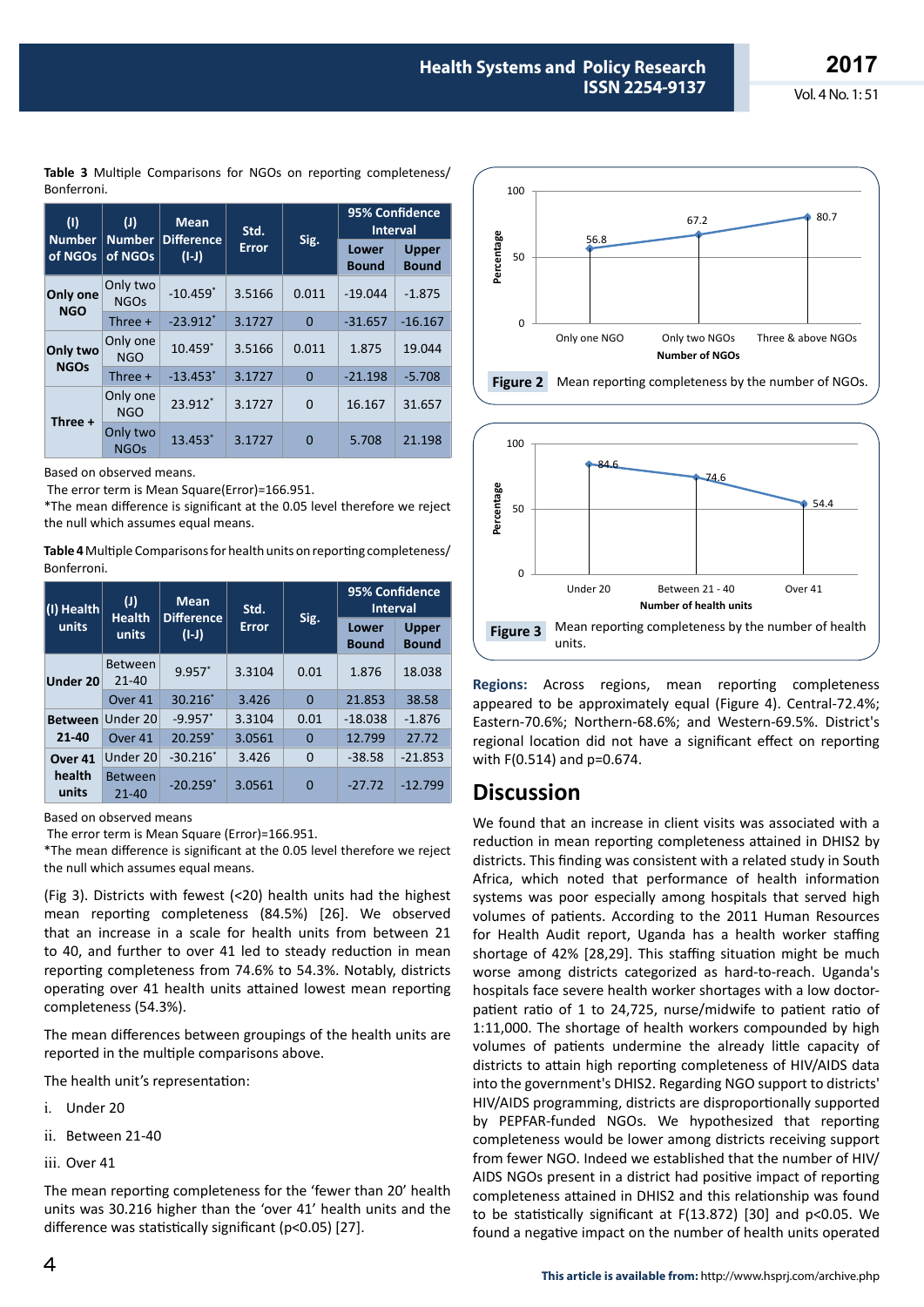**2017** Vol. 4 No. 1: 51



by district and the associated reporting completeness. The statistical analysis observed that a consistent increase in the number of health units operated by districts was associated with a consistent decrease in mean reporting completeness. To estimate HIV prevalence among the general population, Uganda relies primarily on data from HIV tests of pregnant women seeking antenatal services. However, reporting completeness of medical records for antenatal services was a mere 37% between April and June 2013. Moreover, there was a drop from 24% to 34% between 2010 to 2011 in the HIV exposed babies, whose mothers tested HIV positive and were enrolled on antiretroviral drugs. Although Uganda's health sector has been making steady progress in rolling out an electronic medical records management, an overall 70.3% HIV/AIDS reporting completeness attained by districts nationally represents a major gap in the countries DHIS2 [31].

## **Conclusion**

Although data for this study were extracted from a short reporting period (April-June 2013), our nationally representative study's findings can be leveraged to inform evidence-based policy development tailored to locally appropriate solutions for districts to fully adapt to a fairly new electronic medical records management system. Ultimately, the reporting completeness will have to be elevated to 100% in all 132 Uganda's districts. Noteworthy is that allocation of PEPFAR implementing partners (IPs) does not follow any standard criteria for apportioning NGO support among local districts. Important findings from this study e.g. the associated role, client visits; number of HIV/AIDS NGOs present in a district; and, number of health units operated by districts, should be targeted with actions plans targeting those most affected districts.

# **Declaration of Interests**

We declare that we have no competing interests.

# **Acknowledgements**

The Ministry of Health and the United States Agency for International Development (USAID) in Uganda whose data facilitated completion of this study. In particular, Mr. Martin Namutso from the Monitoring and Evaluation of Emergency Plan Progress (MEEPP) who offered timely clarifications to my inquiries.